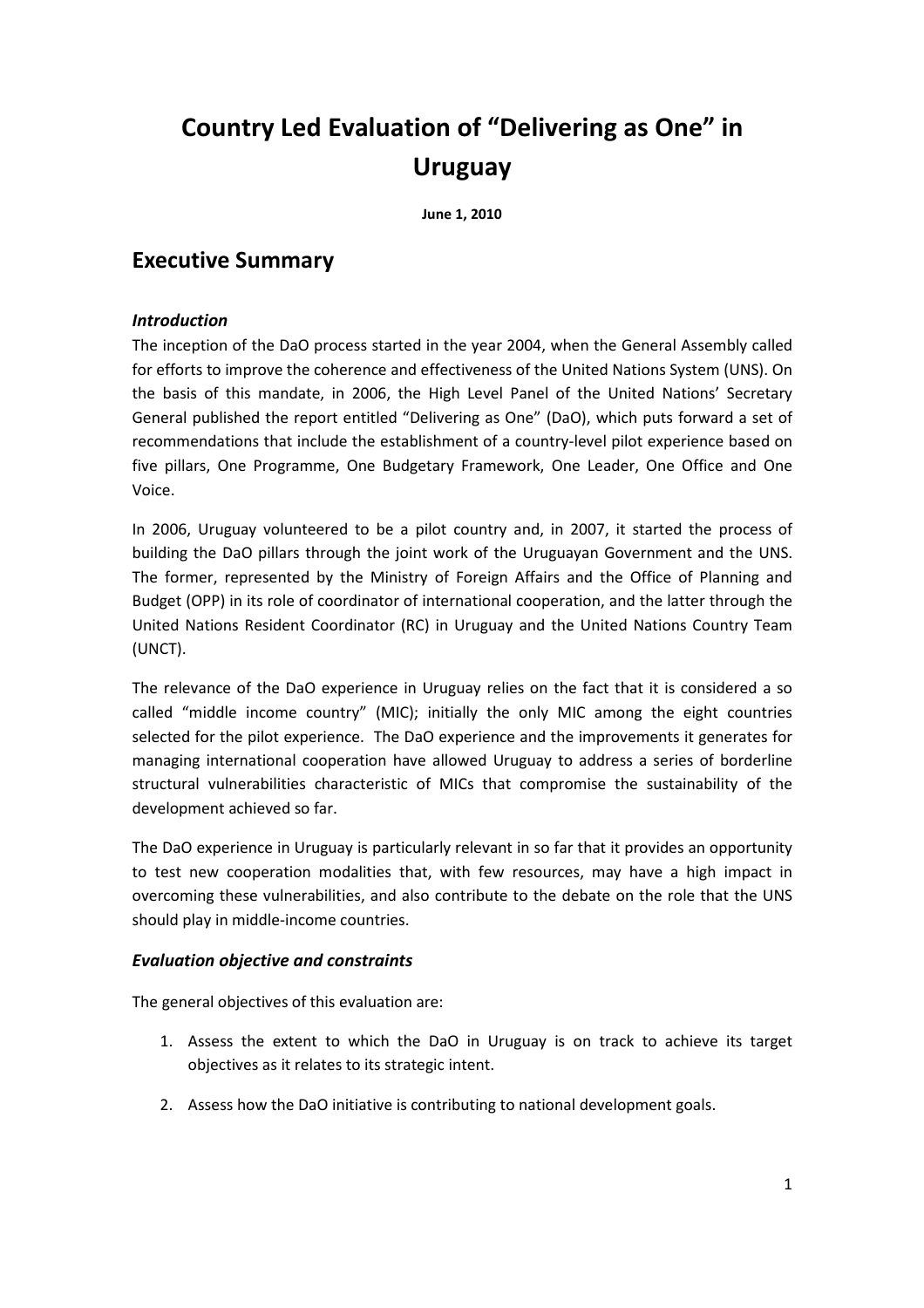- 3. Identify challenges and lessons learned from the implementation of the DaO initiative in Uruguay.
- 4. Make specific recommendations on actions that should be undertaken by key stakeholders in order to ensure effective and efficient implementation of the DaO in Uruguay.

It should be noted that this evaluation has a number of constraints and limitations. On the one hand, there is no coherent set of reference points, that is, clear objectives and baselines, built from the inception of DaO. Moreover, it is not possible to outline any conclusive assertion in terms of quantitative efficiency gains. Finally, the evaluation period is restricted to only one programmatic cycle (2007-2010), which does not provide a proper assessment of the achieved effects.

The DaO experience in Uruguay entails a process of profound changes that are still at their inception stage. Because this process is of important significance for the UNS, further consolidation of the DaO aspects is necessary to accurately assess and observe its impacts. Nevertheless, this work intends to analyze the results that the interviews involved in the reform process perceive, supported by the formulation of quantitative indicators on the basis of the information available.

# Main outcomes:

Below, is a summary of the results achieved in each one of the DaO pillars: "One Programme", "One Budgetary Framework", "One Leader", "One Office" and "One Voice" on the basis of relevance, effectiveness, efficiency, and sustainability criteria:

| <b>Categories</b>                                    | <b>Pillars</b>   |                                          |                      |            |                  |
|------------------------------------------------------|------------------|------------------------------------------|----------------------|------------|------------------|
|                                                      | One<br>Programme | <b>One Budgetary</b><br><b>Framework</b> | <b>One</b><br>Leader | One Office | <b>One Voice</b> |
| Relevance                                            | High             | High                                     | High                 | High       | High             |
| <b>Effectiveness</b>                                 | Medium-High      | Medium-High                              | Medium               | Medium-    | Medium-          |
|                                                      |                  |                                          |                      | Low        | Low              |
| <b>Efficiency</b>                                    | <b>Medium</b>    | Medium-High                              | Medium               | Medium     | Medium           |
| Sustainability                                       | Likelv           | Likelv                                   | Likely               | Likely     | Likely           |
| Scale: Low, Medium-Low, Medium, Medium-High and High |                  |                                          |                      |            |                  |

# One Programme

# Relevance: High

The exercise of formulation of the UNDAF/One UN Programme is assessed positively, and highly valued by all the actors involved in the process at a national level.

# Effectiveness: Medium-High

The One UN Programme has promoted a shift towards new ways of working jointly. It has directed actions towards policy development support and the development of institutional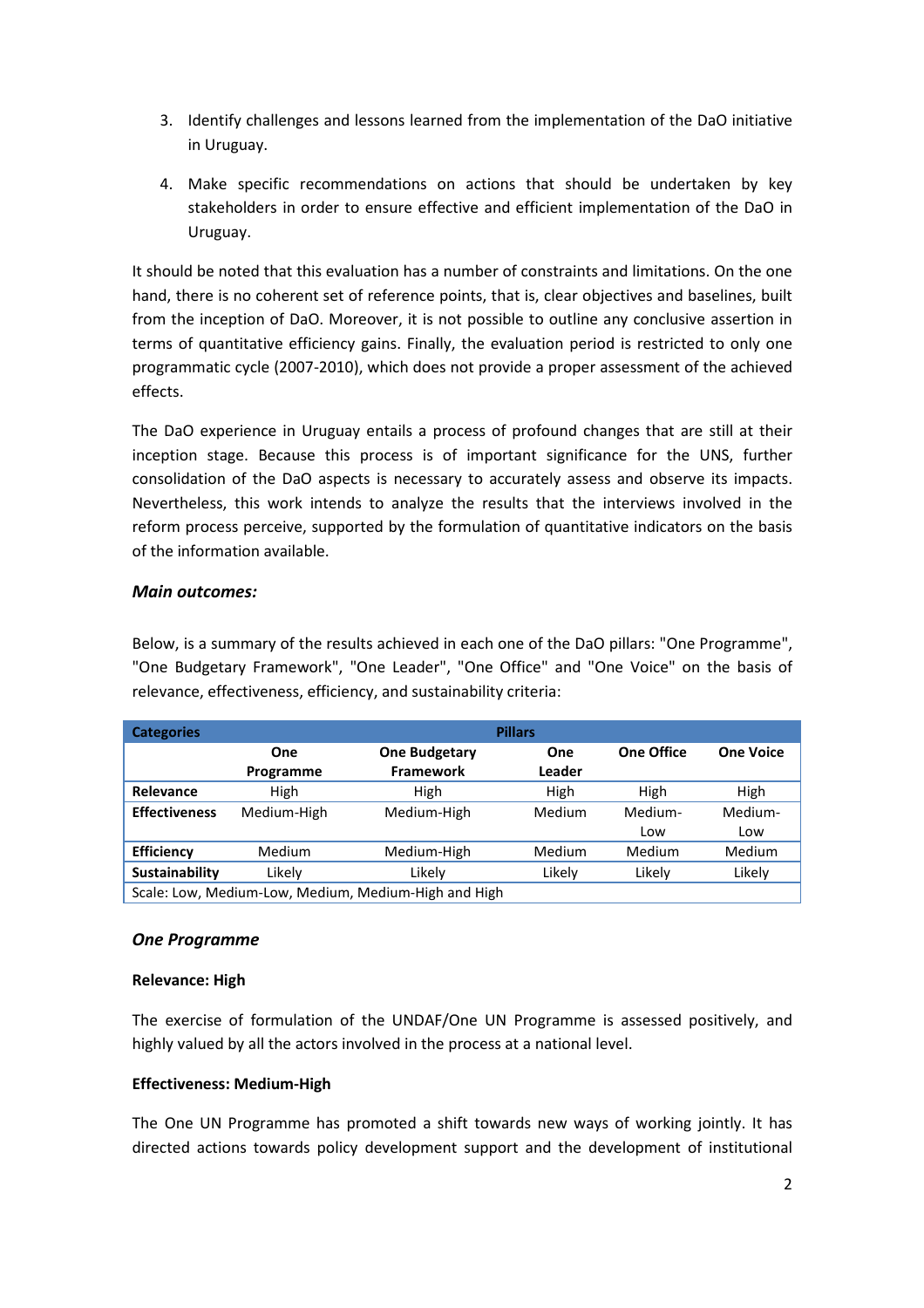capacities in defined areas in accordance with national priorities, taking into consideration the obligations stemming from the United Nations conventions, resolutions, and treaties. Moreover, it has facilitated South-South cooperation through the communication of some innovations in public policies and assets for the resolution of urgent problems in middleincome countries.

However, insufficient progress is recorded in the focalization of the intervention of each one of the UN Agencies and of the UNS as a whole on the basis of their comparative advantages, as well as, in the definition of an ex-ante framework of evaluation of outcomes and impacts to enable results-based management.

#### Efficiency: Medium

The One UN Programme, as a form to organize cooperation, has generated some reduction of overlapping within the UNS and State organizations a well.

The increased involvement of UN Agencies and national partners in the implementation of joint initiatives has produced significant positive synergies stemming from sharing lessons learned and has fostered the demand for innovations in the area of programme management. In particular, the increased participation of the NRAs has contributed to a regional perspective in the approach of problems and strategies.

As a result of the learning processes required for the design and implementation of the One UN Programme and related joint programmes, there has been an increase in transaction costs derived from the additional workload generated by additional reporting mechanisms, coordination efforts, and (to the extent possible) implementation of newly agreed procedures. These are potentially transitory increases and are dependent upon future progress in the harmonization of the UN Agencies' programmatic cycles, the continuation of efforts to generate a joint evaluation and monitoring framework, and finally, upon a more comprehensive transfer of project formulation and execution responsibilities and capacities to national partners.

#### Sustainability: Likely

In spite of the fact that there is significant interest on the part of key Government stakeholders and donors in the consolidation and sustainability of the joint programming mechanisms, sustainability of the One UN Programme achievements are dependent upon the progress made towards higher levels of commitment, inclusivity, and political interest in its formulation process.

# One Budgetary Framework

#### Relevance: High

This represents an excellent five-year planning tool, positively valued by all interviewees.

#### Effectiveness: Medium-High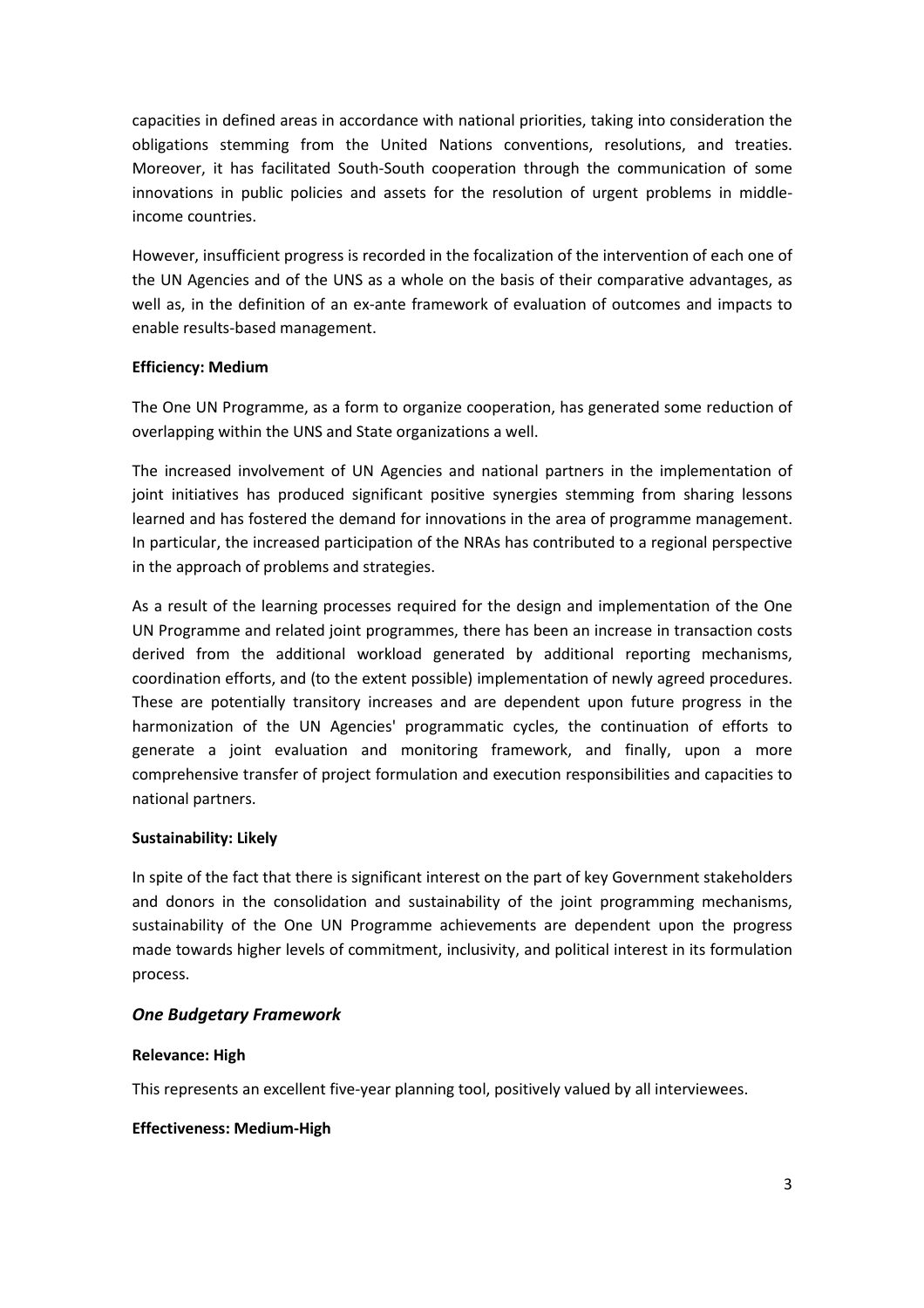The Budgetary Framework has improved resource predictability and facilitated execution and monitoring. Therefore, it has been effective in increasing accountability by the UNS to the Government, to donors, and to the UNS itself. Also, it has at the same time driven the joint mobilization of resources. The One UN Coherence Fund is an effective tool for supporting the priorities defined within the Government's programmatic coordination spaces.

Improving the effectiveness of this pillar requires deepening UNS actions in terms of the generation of a joint monitoring and evaluation framework to guide the management of resources.

#### Efficiency: Medium- High

The specific rules and procedures established for the One UN Coherence Fund, with the consensus of the Government and the donors, facilitated high levels of execution and fulfillment of goals within the framework of the implementation of joint programmes. However, the parties involved have also incurred some learning costs stemming from the different procedures (such as new reporting formats) generated for the One UN Coherence Fund used by the UN Agencies participating in the joint projects. The additional workload generated for the UNS was not compensated with a timely and complete recovery of overhead costs.

#### Sustainability: Likely (with uncertainty)

The sustainability of the One UN Coherence Fund is dependent upon the reduction of the levels of uncertainty with regard to donors' decisions upon allocation of funds at the country level, and consequently, upon the guarantees given by the Government and the UNS in terms of the efficient use of resources. For this purpose, progress must be made towards the communication of measurable outcomes.

# One Leader

# Relevance: High

The RC is a clear point of reference that improves the visibility and dialogue of the UNS with the Government and donors, contributing to the coherence and alignment of development cooperation with national priorities.

#### Effectiveness: Medium

The RC was empowered within DaO as responsible for the ultimate allocation of resources within the One UN Coherence Fund. As a result, the RC proved effective in the detection of windows of opportunities and in the mobilization of resources of the international cooperation system to contribute to the achievement of national priorities, in particular in human rights and gender issues. Deepening the RC's leadership requires a consolidation of his or her legitimacy before the UNCT as the articulator and primus inter pares.

The key factors identified for the effectiveness of the RC's role are: 1) the ongoing search for consensus on the basis of an inclusive negotiation strategy; 2) advice on the decision-making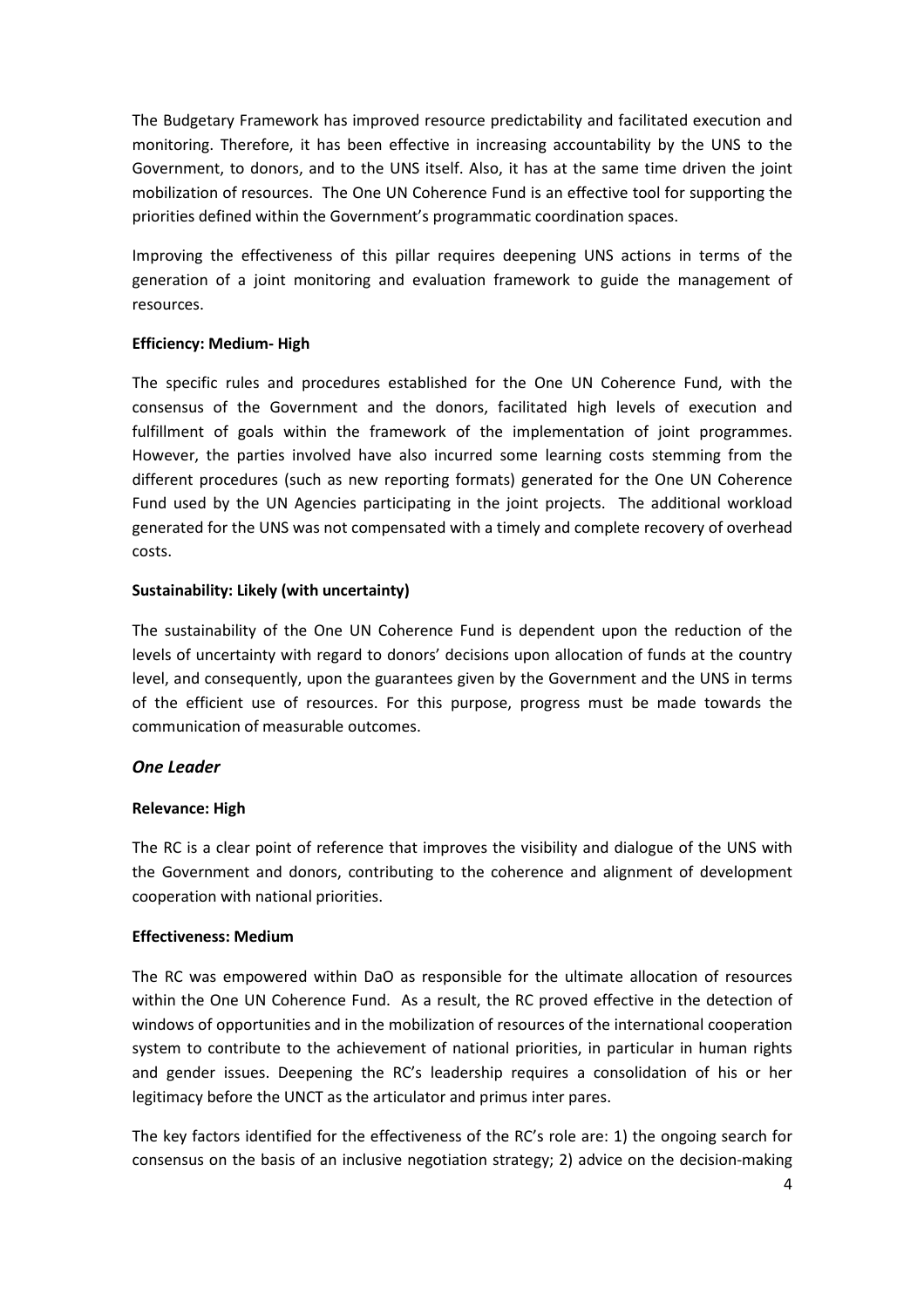process supported by the RCO, UNS thematic groups and the Management Committees of the projects financed through the One UN Coherence Fund; 3) ultimate responsibility on the allocation of One UN Coherence Fund resources, as an instrument to capture the interest of UN Agencies and national partners in the progress towards the DaO objectives. Efficiency: Medium

There is a lack of sufficient information to evaluate the efficiency of the RC's leadership in the management of the DaO initiative. However, some perceptions indicate that the strategy assumed by the RC to lead the reform process led to an imbalance between inclusiveness and expediency, which translated into an increase in workload for the UNS personnel. On the other hand, it was established that the RC carried out a transparent management of the One UN Coherence Fund and of the Fund for the achievement of the MDGs.

# Sustainability: Likely

The sustainability of the RC's leadership is dependent upon his or her capacity to maintain an inclusive and transparent leadership style, to generate guarantees as representative of the UNS in Uruguay by fostering the involvement of a larger number of national partners in the process of definition of programmatic lines, and to promote a more effective communication of the UNS cooperation results.

# One Office

# Relevance: High

The development of the One Office pillar is deemed to be very relevant by all actors in terms of increasing the efficiency of the UNS development cooperation.

# Effectiveness: Medium-Low

Progress concentrated in the joint procurement of some goods and services, but it did not lead to major results in key areas such as harmonization of procedures, the spread of the use of HACT and the interoperability of accounting, financial and UN Agency recording systems.

# Efficiency: Medium

Although the unification of services through the Common Services Memorandum of Understanding has resulted in efficiency gains associated to the reduction of purchasing prices for goods and services exclusively for the internal use of the UNS, as their use has not been extended to joint projects.

# Sustainability: Likely (with risks)

The sustainability of this pillar depends on UN Agency Headquarters providing (and effectively communicating to the UNCT and the RC) greater room for innovative procedures at the local level to strengthen UN Agencies' commitment to the envisioned changes.

# One Voice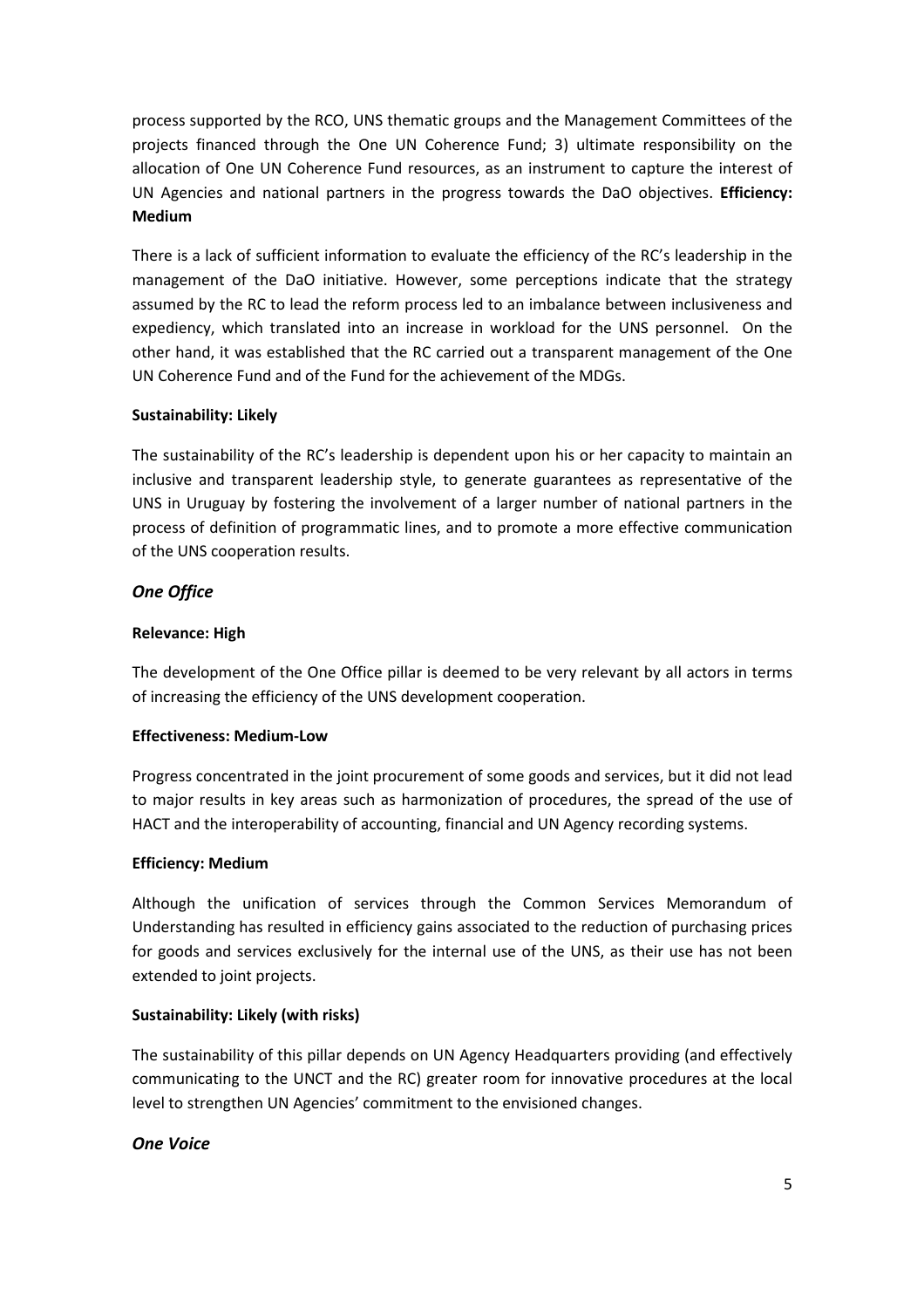#### Relevance: High

The relevance of this pillar relies on the fact that the sustainability and progress made by DaO depend on a good understanding by the Government, civil society, donors and the UNS at the international level of the benefits it provides as well as the challenges of cooperation in middle-income countries like Uruguay.

#### Effectiveness: Medium-Low

The formulation of a joint communication strategy, integrated to the objectives and intervention modalities of the One UN Programme and the UNS projects, has not been attained yet. There has been progress in terms of the work performed by the communications group on the generation of specific joint communication products and initiatives, mainly associated to raising awareness on human rights and providing an effective internal communication service.

#### Efficiency: Medium

The pilot experience has proved that it is possible to formulate and develop communication activities as a team (inter-agency work), but in order to further strengthen the efficiency of a common UNS voice, it is necessary to reduce the overlapping of communication actions and resources, going beyond each UN Agency's individual communication procedures and culture.

#### Sustainability: Likely

Sustainability will be dependent upon the support of the UNCT and Headquarters to the development of a communication strategy built into the One UN Programme, with specific objectives and earmarking of resources.

# Lessons learned stemming from the DaO experience in Uruguay as MIC

The working model tested through the DaO experience has been successful in Uruguay, especially because it incorporates the particular features of the country's governance model in the definition of priorities, regardless of its per capita income level.

This cooperation model made good use of the country's strengths, especially in terms of the high level of institutional ownership of the DaO experience, to promote and sponsor national debates that legitimate and improve a common understanding of structural vulnerabilities and policy priorities characteristic of a MIC. Some examples are the support of social dialogue for the social security reform, citizens' security and the protection of human rights.

Moreover, the DaO strategy is focused on technical assistance for overcoming the vulnerabilities of the governance model itself. That is, it entailed efforts aimed at strengthening the State's institutional capacities and the promotion of social participation, in order to strengthen democratic governance through the efficient implementation of State policies. As the new cooperation modality resulted in the transfer of knowledge through technical assistance and its inherent ownership, new innovation processes emerged within the public institutions.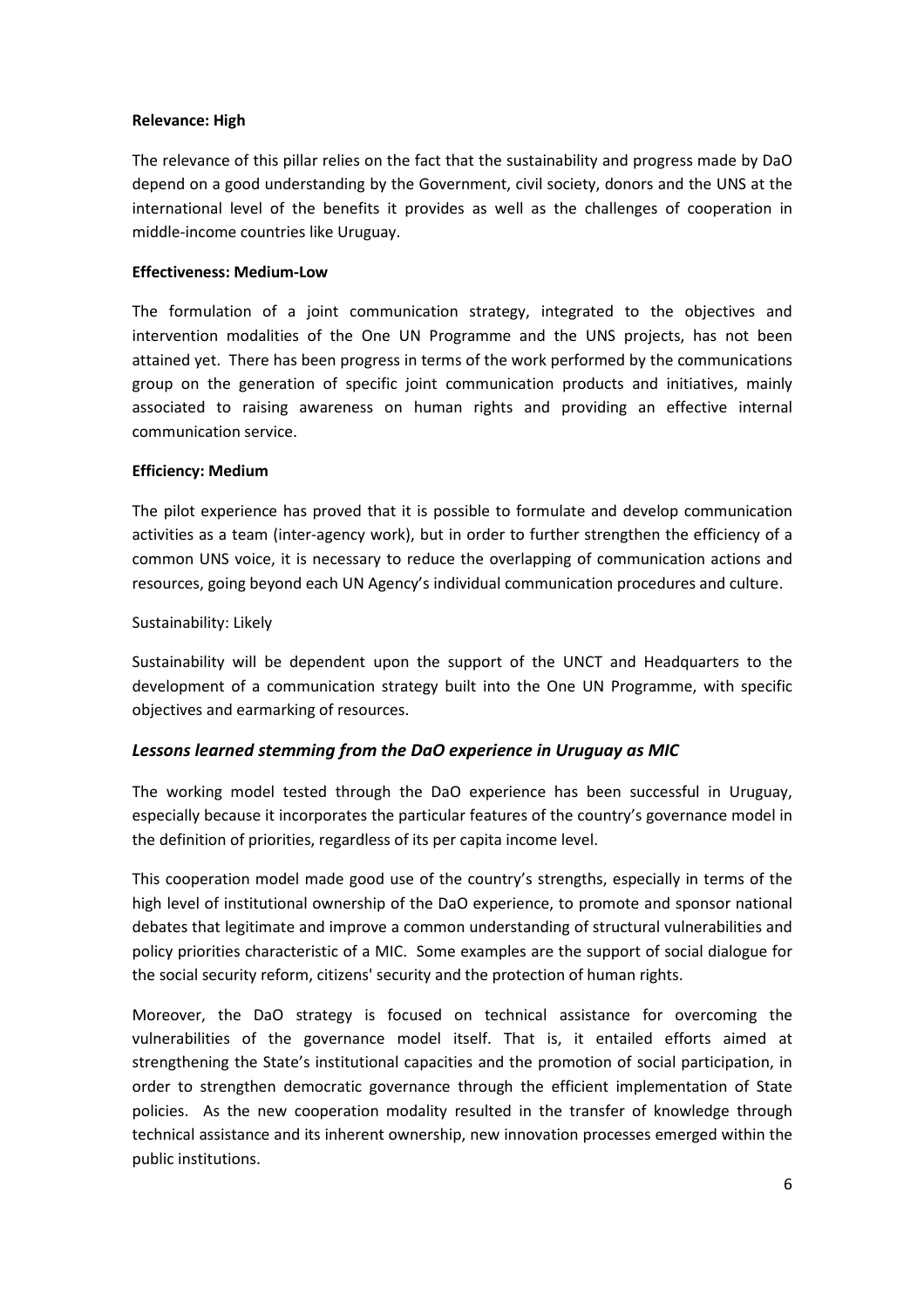The above may result in increasing and sustainable returns of the investments made in capacity-development through the international cooperation channeled by the UNS in Uruguay. In this respect, it is worth noting that one of the roles of the UNS in a country like Uruguay should be to facilitate processes of technical-political agreement, being a bridge to connect the different State and social institutions, to generate spaces and capacities to search for national consensus by including opposition political parties, Parliament, civil society and academia.

The DaO initiative in Uruguay has strengthened cross-institutional spaces for coordinating public policy and the demand for international cooperation. To some extent, these spaces for coordination have taken ownership of cooperation for development and have become agents for change. Coupled with the opportunities generated by DaO for the participation of the country in the international arena, DaO has facilitated the identification and implementation of horizontal cooperation initiatives.

In this respect, it would be worth discussing whether the UNS, using its international networks, should provide Uruguay with knowledge on the needs faced by other MICs. This would contribute to opening windows of opportunity for South-South cooperation in areas where Uruguay has relative strengths. The regional space within the framework of MERCORSUR may become strategic in generating such opportunities to channel this cooperation.

It is observed that in a country like Uruguay, where cooperation resources are small in relation to the national budget, it is difficult to raise the interest and commitment of the Governmental actors in the construction of international cooperation policies. In this respect, the UNS, in addition to contributing to the generation of a national consensus on strategic development issues, should strengthen its communication and reaffirm its role as a source of specialized assistance for developing capacities in the country.

The DaO experience, especially through the One UN Programme and the One UN Coherence Fund, generates a greater alignment of the projects with national priorities where modalities for joint work have generated synergies. The rules established jointly by the UNS, the government, and donors in terms of the operation of the One UN Coherence Fund, resulted in efficiency gains in the execution of joint projects it financed. This shows the potential returns of national ownership of development cooperation in a middle-income country.

# Recommendations by pillars

# "One Programme"

In order to promote national ownership of cooperation priorities without compromising the historical relationship of the UN Agencies with national partners, it would be advisable to improve the institutional design of the One UN Coherence Fund's Steering Committee, permitting the participation of a larger number of national actors. Furthermore, the OPP and the Ministry of Foreign Affairs should channel cooperation demands from the interinstitutional policy coordination spaces (thematic ministerial cabinet committees) and define what institution will represent the country in international cooperation demands.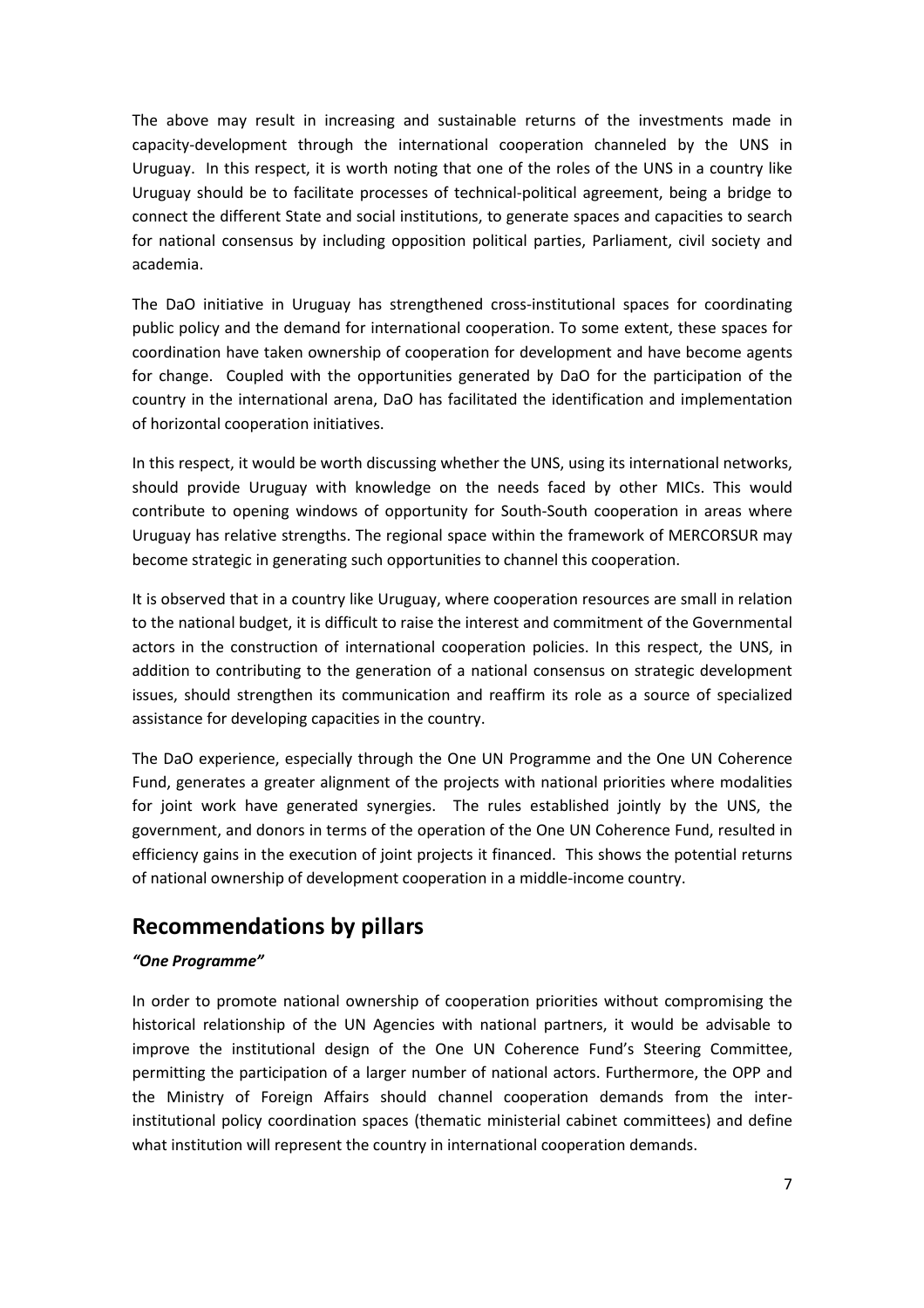It is also suggested to continue working on the One UN Programme's strategic focus, continue promoting initiatives that support national dialogue or debates and the development of institutional capacities to facilitate the identification of, and consensus on, country priorities.

Moreover, it would be desirable to promote the incorporation of cross-cutting issues at the design stage of the initiatives that compose the One UN Programme (or for the upcoming joint programmatic mechanisms for the UNDAF/UNDAP), in particular, gender and local development approaches, along with instruments to ensure their operability and the measurement of outcomes.

In general, it is essential to complement the UNS's orientation towards the strengthening of public policies with the support to building the State's capacities for monitoring and evaluation. In this respect, it would be advisable for the State and the UNS to join efforts in order to advance the implementation of results-based management, the evaluation of cooperation models, and the communication of their benefits and impacts at the national and international level.

With the aim of increasing the efficiency of the UNS in the country, it is important to first clarify and communicate the comparative advantages of the different UN Agencies, including the NRAs, in order to analyze the relevance of their participation in joint programmes. Moreover, it is important to promote the design of a strategy for the harmonization of UN Agencies' programmatic cycles and their adjustment to the State's budgetary cycle, with a view to replacing their individual programmes by the One UN Programme (or for the upcoming joint programmatic mechanisms for the UNDAF/UNDAP).

As a good practice and lesson learned through the DaO process in Uruguay, the use of Management Committees for effective coordination, participation, and decision making, should be implemented in other inter-agency outputs and activities of UNS thematic groups. For this purpose, it is necessary to homogenize and improve the design process of joint programmes and projects, increasing capacity-development and the involvement of national counterparts.

# "One Budgetary Framework"

With the aim of deepening and guaranteeing the sustainability of the results obtained within the framework of the implementation of joint projects financed through the One UN Coherence Fund, it is suggested that cooperation be oriented towards the expansion of this fund through the provision of un-earmarked resources. This requires increasing guarantees for donors, through the creation of instruments for the evaluation of resource management.

#### "One Leader"

In order to strengthen this pillar, it is important to improve the definition of competencies, evaluation mechanisms and accountability of the UNCT and RC's performance as well as to formulate a clear mandate for UNCT members to provide information to the RC, national actors and donors, in terms of outcomes and use of resources, within the framework of all the projects and activities carried out by the UN Agencies at the local level.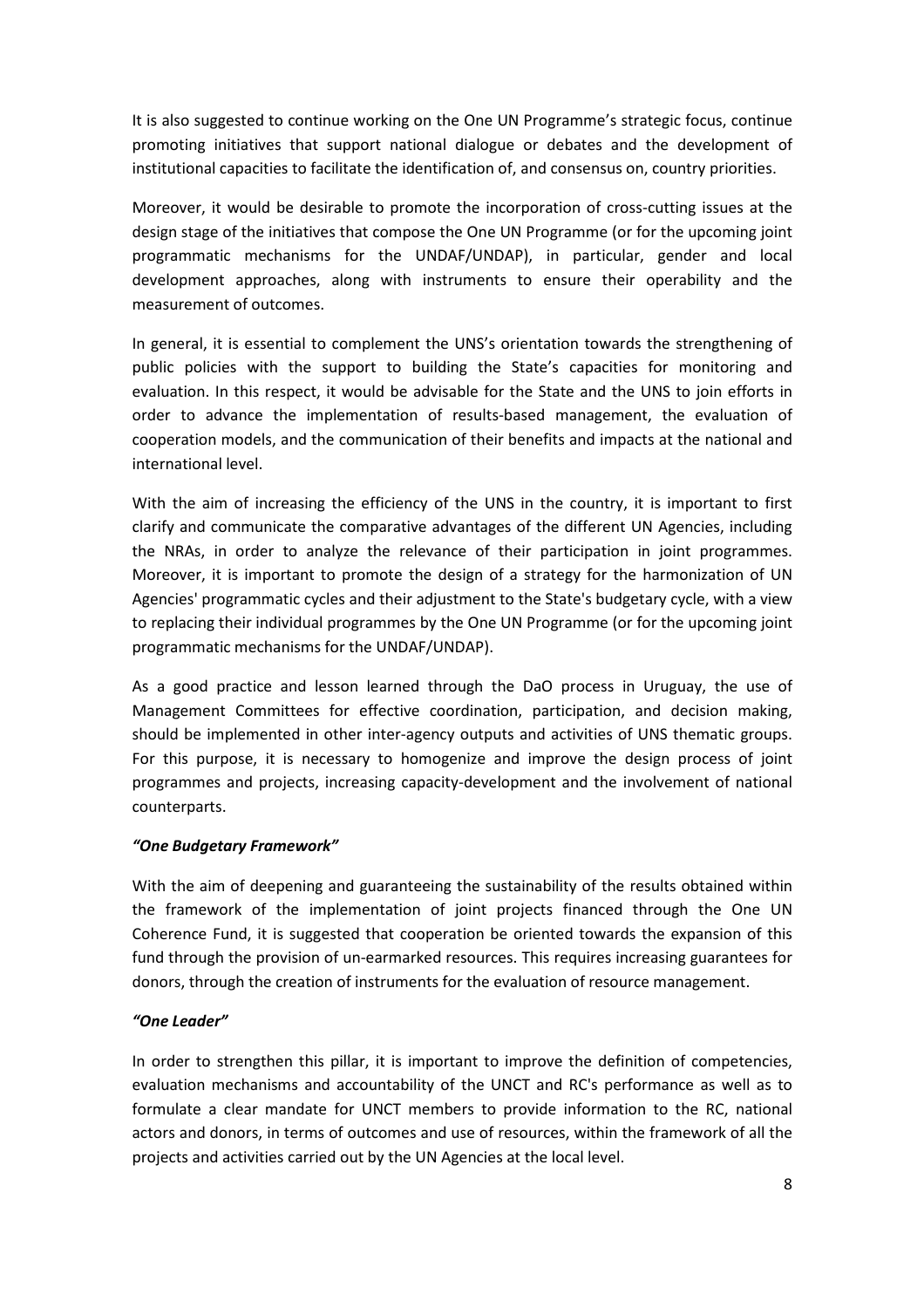# "One Office"

It is recommended to direct efforts towards identifying, measuring, and harmonizing key cost areas and to extend these benefits to joint projects, contributing to the process of articulation of their implementation plans. For this purpose, it is essential that Headquarters increase UN Agencies' room for action at the local level, for streamlining their administrative procedures, increasing also their capacity to respond to local needs.

Additionally, in order to deepen the commitment of the UNS personnel to the reform process, it is important to incorporate their contributions to the DaO objectives into their UN Agencies' personnel performance appraisals. Additionally, UNS Agencies could also deepen their commitment at the local level when these can recover overhead costs, within the framework of the One UN Coherence Fund.

# "One Voice"

It is recommended to continue working towards the development of a common UNS communication strategy as an instrument to leverage the UNS's and One UN Programme's impact, and also as a tool oriented to the communication of cooperation results. To this aim, the UNCT should clearly define the role of the communication group; provide them with support, a budget, and clear guidelines to ensure their success. Moreover, Headquarters should increase the flexibility of communication regulations within the framework of joint initiatives.

# "MIC Debate"

The lessons learned from the DaO experience in Uruguay should be communicated and incorporated to the debate on the role of cooperation in MICs worldwide. The Government should use the window of opportunity provided by DaO to lead this discussion along with the UNS and increase the visibility of the country abroad, facilitating the promotion of South-South cooperation initiatives.

# Recommendations by stakeholders

# To the National Government:

The OPP and the Ministry of Foreign Affairs should take advantage of cross-cutting areas for the coordination of policy (productive, social and innovation cabinet, the inter-ministerial foreign affairs committee) in order to determine the Government's priority areas to which cooperation should be directed. This would foster the national ownership of cooperation and would legitimize these national organizations in their exchanges with the UNS and donors.

Likewise, the Government must determine which of the State organizations should represent the country's cooperation requirements internationally. This decision should bear in mind the need to strengthen the institutional capabilities of the Ministry of Foreign Affairs in the field of international cooperation and foster its communications with the OPP.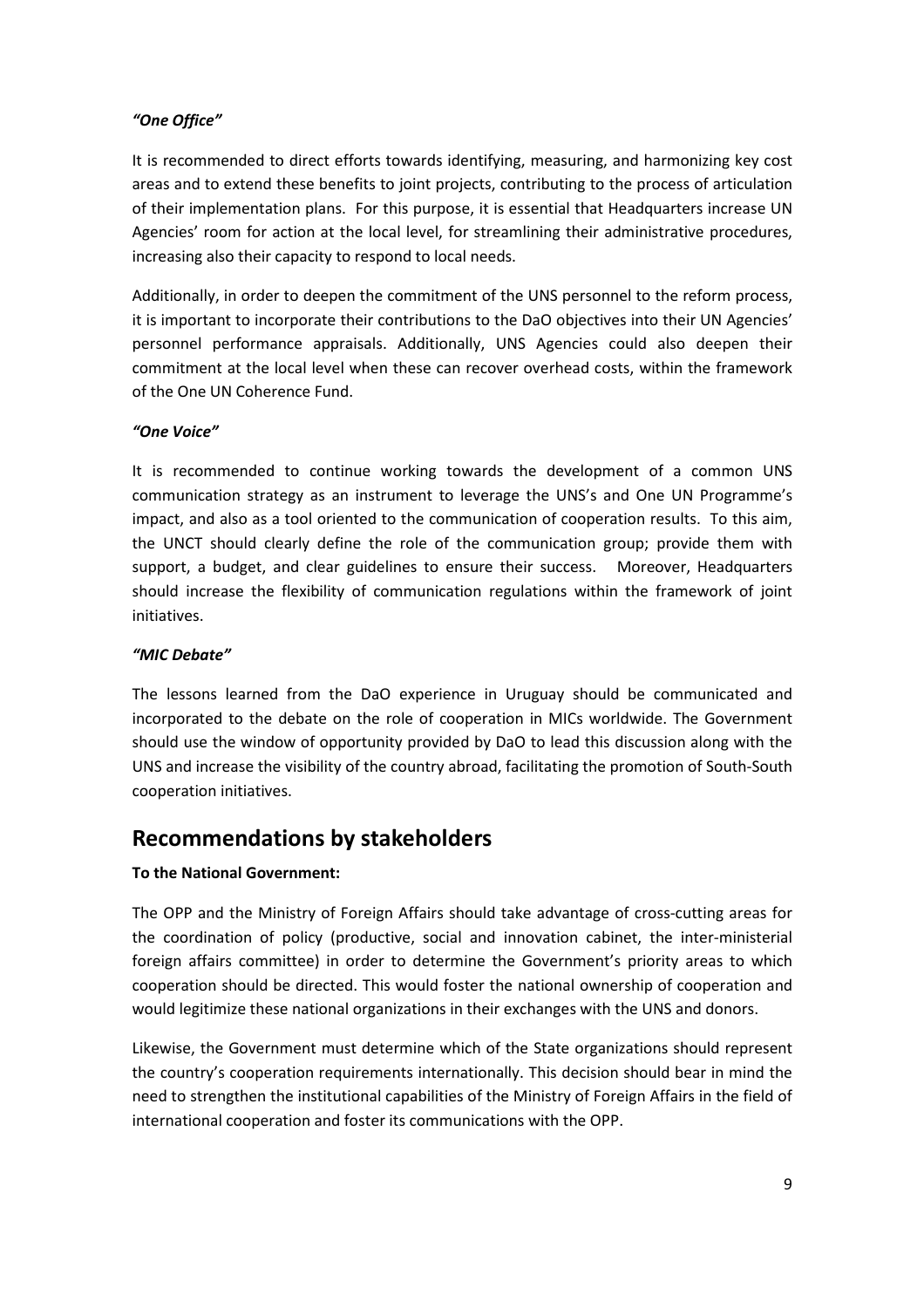In addition, it would be advisable for the State to make joint efforts with the UNS in order to strengthen its capacity to monitor and evaluate public policies. This would make it possible to implement results-based management, the evaluation of models of cooperation and the national and international communication of their benefits and impacts.

These suggestions, added to the lessons learned from the DaO experience, would open a window of opportunity which the Government could take advantage of in order to lead discussions – together with the UNS – regarding the definition of the role of development cooperation in a MIC.

In addition to contributing to the debate, this would increase the country's visibility abroad and facilitate the promotion of South-South cooperation initiatives.

# To Donors:

It is suggested that lessons learned from the DaO experience in Uruguay be included in the global debate on the role of cooperation with MICs.

In order to strengthen and ensure the sustainability of the outcomes obtained through the implementation of joint programmes and projects funded by the One UN Coherence Fund, it is suggested that cooperation be aimed at increasing the use of the funds through the supply of un-earmarked resources.

#### To Civil Society Organizations:

It is suggested that greater advantage be taken of the opportunities generated by DaO with regard to participation in the design of programme guidelines which govern joint projects, through the Consultative Committee.

Enhanced knowledge of the UNS and of public policies, acquired as a result of their participation in the One UN Coherence Fund Management Committee should be channeled towards the identification and demand for participation opportunities in decision-making.

#### To United Nations Headquarters:

It is recommended that the definition and communication of the successful elements of the DaO experience in Uruguay be expressed more clearly, in order to contribute to the debate on cooperation with MICs and to support the identification of possible un-earmarked resources which could extend the One UN Coherence Fund in the country.

In order to strengthen the "One Leadership" pillar, it is necessary on the one hand, to improve the definition of competencies, means of evaluation and the accountability of the management of the UNCT and of the RC, providing the UNCT with a clear mandate with regard to providing information to the RC, national counterparts and donors, in connection with outcomes and the use of resources, within the framework of all of the projects and activities carried out locally by UN Agencies.

#### To the Headquarters of every Agency: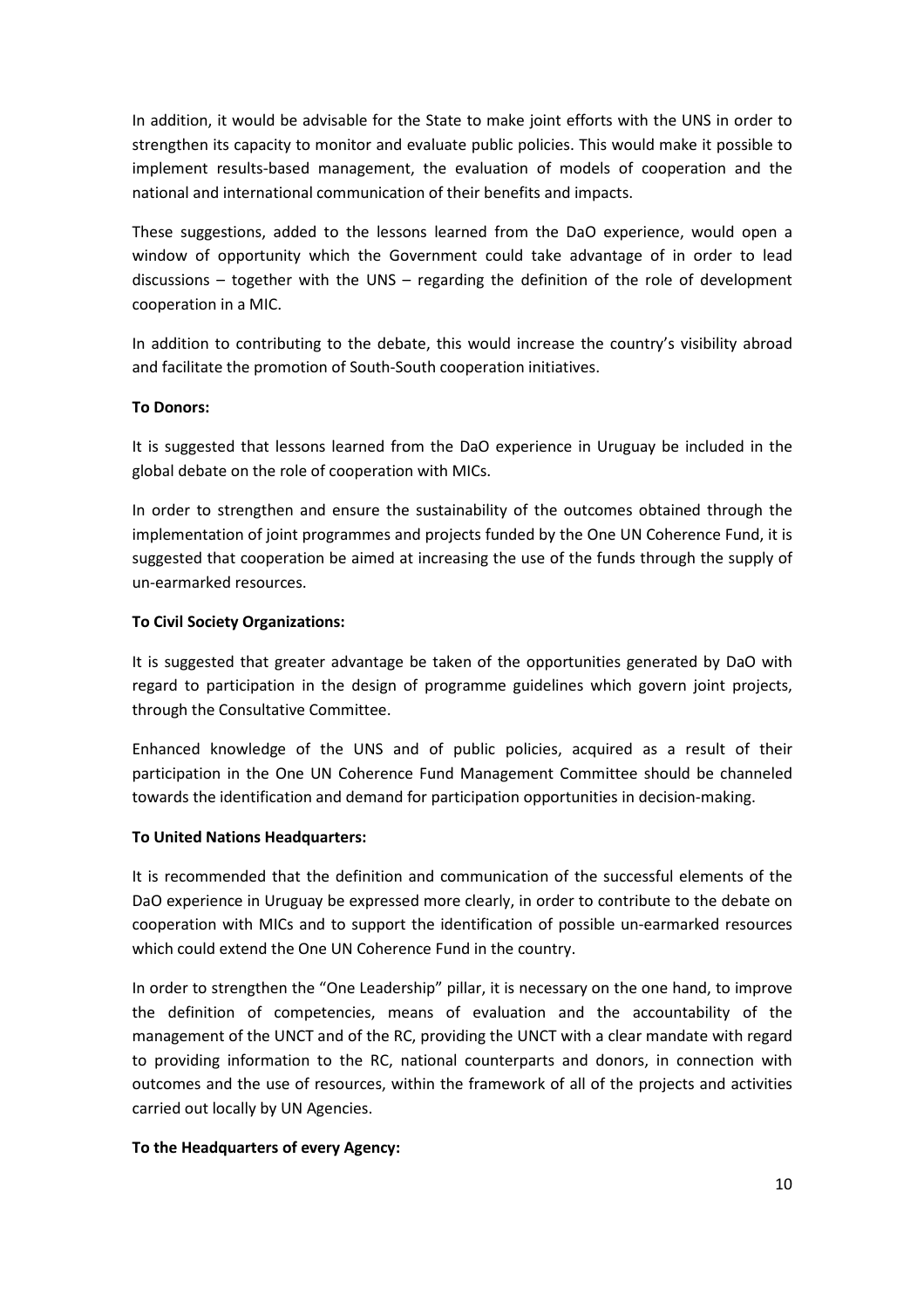It is recommended that UN Agencies harmonize their programmatic cycles to the State's budget cycle, thus responding to national priorities while enforcing the use of the One UN Programme (or the UNDAP in the future programmatic cycle).

In order to ensure the effectiveness and efficiency of UNS operations in the country, it is essential to broaden the level of independence of in-country UN Agencies and make their administrative procedures and communications regulations more flexible with regard to joint initiatives, thereby also increasing the response capacity to their requirements.

In addition, in order to encourage the commitment by UNS personnel to the DaO process, it is important to include the personnel's contributions to DaO objectives into the staff evaluations processes. In addition, it is important to allow and have transparent guidelines for the recovery of the indirect costs confronted by local UN Agencies within the framework of the One UN Coherence Fund.

# To Non-Resident Agencies:

On the basis of lessons learned during the DaO initiative, NRAs should reflect upon the areas of intervention in which their participation would be of strategic interest. For example, given the gender inequities which exist in the country and the lessons obtained from the intervention of UNIFEM in One UN Coherence Fund projects, it has been observed that this UN Agency could play a significant role in Uruguay. It could provide support for training Government technicians in the inclusion of the gender approach in the design of policies, plans and projects.

#### To the UNCT and the RC:

It would be advisable to improve the institutional design of the Steering Committee of the One UN Coherence Fund and encourage the participation of a larger number of national counterparts, in order to foster the national ownership of cooperation priorities and avoid jeopardizing the historic relationship between UN Agencies and their national partners.

In keeping with the outcomes obtained within the framework of DaO, it would seem relevant to:

- Strengthen the focus of the One UN Programme by stimulating national debate and the generation of institutional capabilities which will facilitate identification and consensus with regard to the country's priorities.
- Focus to a greater extent on the strategic areas which have been identified by the Government in order to ensure the sustainability of its development model; particularly as regards the promotion and definition of policies linked to the construction of commercial intelligence, the promotion of direct foreign investment with the inclusion of knowledge, and the strengthening of the educational system and of the demand for innovation in production. Likewise, it would be useful to continue making efforts in support of improved social protection networks in the country.
- Strengthen the incorporation of cross-cutting focal points in the design of the initiatives which constitute the One UN Programme, in particular with regard to the